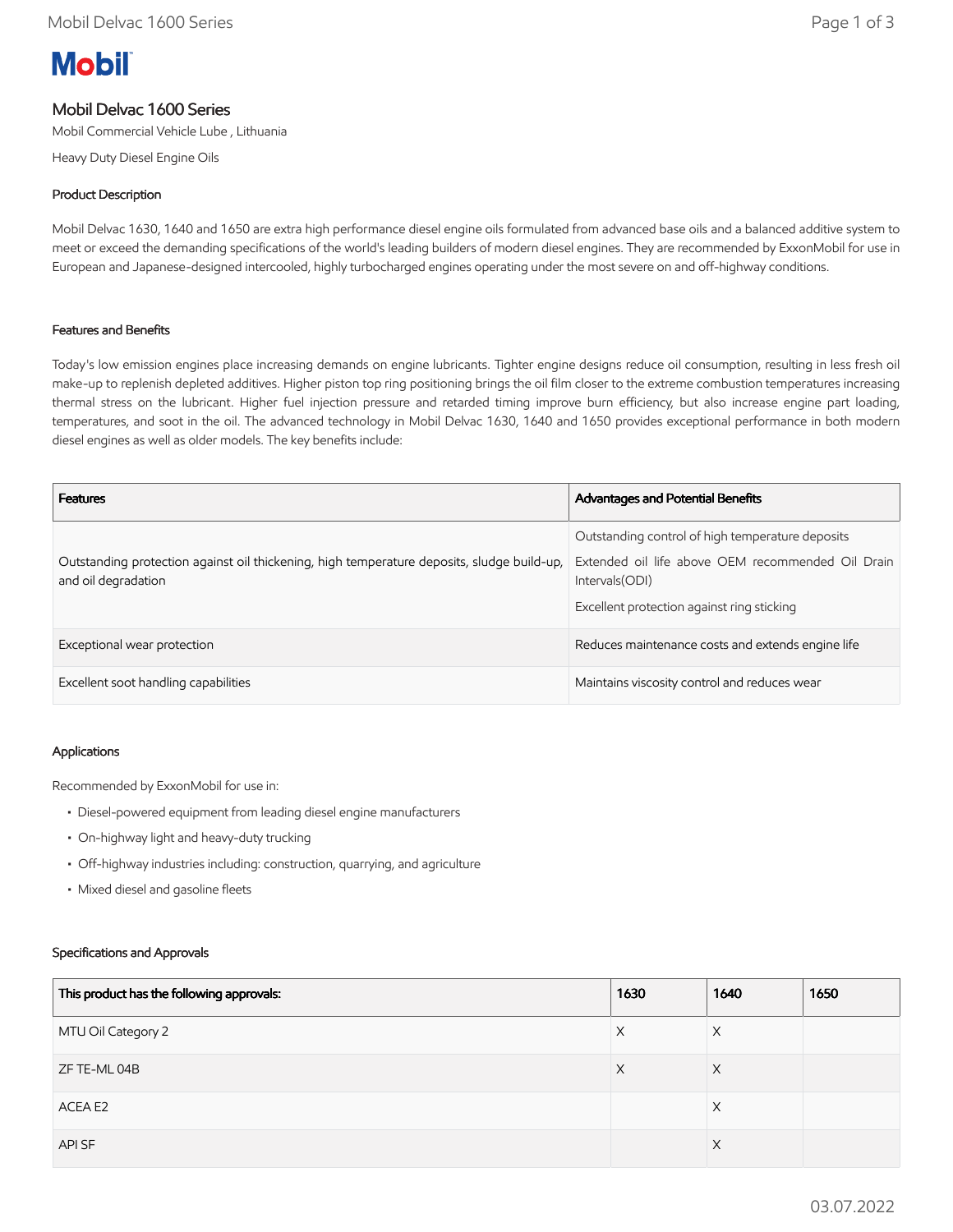## Mobil Delvac 1600 Series **Page 2 of 3**

| This product has the following approvals: | 1630 | 1640                   | 1650 |
|-------------------------------------------|------|------------------------|------|
| <b>MAN 270</b>                            |      | $\lambda$<br>$\lambda$ |      |

| This product is recommended for use in applications requiring: | 1630 | 1640     | 1650 |
|----------------------------------------------------------------|------|----------|------|
| ACEA E2                                                        | Χ    |          |      |
| Allison C-4                                                    | X    |          |      |
| API CF                                                         | Χ    | $\times$ | Χ    |
| API SF                                                         | X    |          | X    |
| <b>MAN 270</b>                                                 | X    |          |      |

#### Properties and Specifications

| Property                                      | 1630          | 1640   | 1650          |
|-----------------------------------------------|---------------|--------|---------------|
| Grade                                         | <b>SAE 30</b> | SAE 40 | <b>SAE 50</b> |
| Ash, Sulfated, mass%, ASTM D874               | 1.4           | 1.4    | 1.4           |
| Density @ 15.6 C, g/cm3, ASTM D4052           |               | 0.892  | 0.896         |
| Flash Point, Cleveland Open Cup, °C, ASTM D92 | 250           | 256    | 290           |
| Kinematic Viscosity @ 100 C, mm2/s, ASTM D445 | 11.5          | 14.1   | 19.5          |
| Kinematic Viscosity @ 40 C, mm2/s, ASTM D445  | 90            | 132    | 202           |
| Pour Point, °C, ASTM D97                      | $-30$         | $-21$  | $-18$         |
| Total Base Number, mgKOH/g, ASTM D2896        | 12            | 12     | 12            |
| Viscosity Index, ASTM D2270                   | 117           | 112    | 110           |

#### Health and Safety

Health and Safety recommendations for this product can be found on the Material Safety Data Sheet (MSDS) @ [http://www.msds.exxonmobil.com/psims](http://www.msds.exxonmobil.com/psims/psims.aspx) /psims.aspx

All trademarks used herein are trademarks or registered trademarks of Exxon Mobil Corporation or one of its subsidiaries unless indicated otherwise.

11-2020

.

Typical Properties are typical of those obtained with normal production tolerance and do not constitute a specification. Variations that do not affect product performance are to be expected during normal manufacture and at different blending locations. The information contained herein is subject to change without notice. All products may not be available locally. For more information, contact your local ExxonMobil contact or visit [www.exxonmobil.com](http://www.exxonmobil.com/)

ExxonMobil is comprised of numerous affiliates and subsidiaries, many with names that include Esso, Mobil, or ExxonMobil. Nothing in this document is intended to override or supersede the corporate separateness of local entities. Responsibility for local action and accountability remains with the local ExxonMobil-affiliate entities.